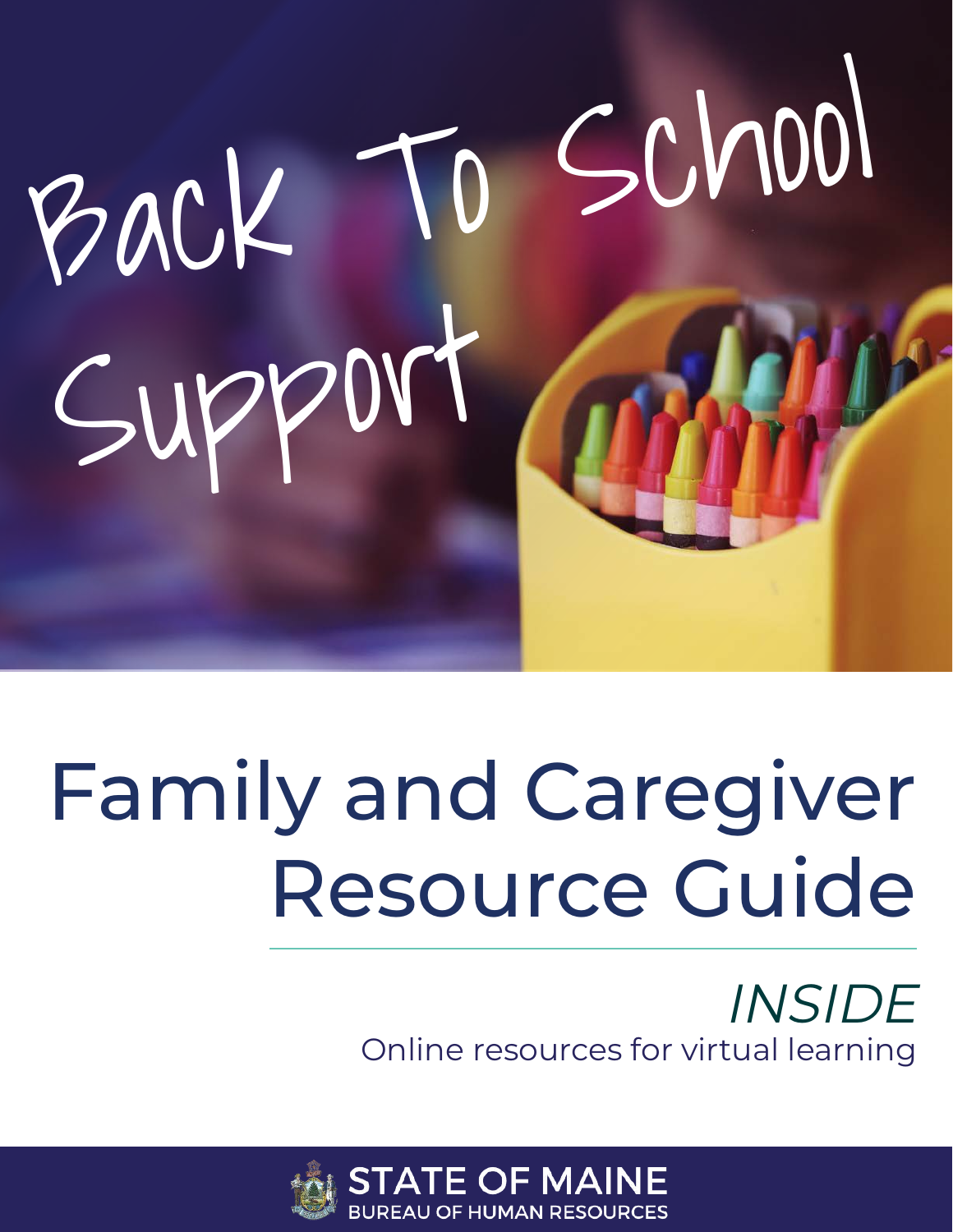



Thank you for everything you are doing to support your children during this time of distance learning. We appreciate your assistance and hope this collection of resources will answer some of your questions and provide useful tools.

During this challenging time, give yourself permission to do the best you can, but know there is no expectation of perfection.

#### **We are all adjusting to a new normal.**

Thinking and learning will continue—in fact, children will likely gain valuable life lessons and skills from this experience, such as perseverance, adaptability, and how to deal with loss of contact with friends and teachers. Remember, your positive interactions and engagement in simple activities with your child(ren) help them know you care and are there to support them.

Pender Makin Commissioner, Maine Department of Education

**This resource guide is a great tool for employees—it says 'we know this is heavy on your minds, and your employer is here to help you with that.' ~Kelsie L. "**

*State of Maine employee and mother of Trevor*

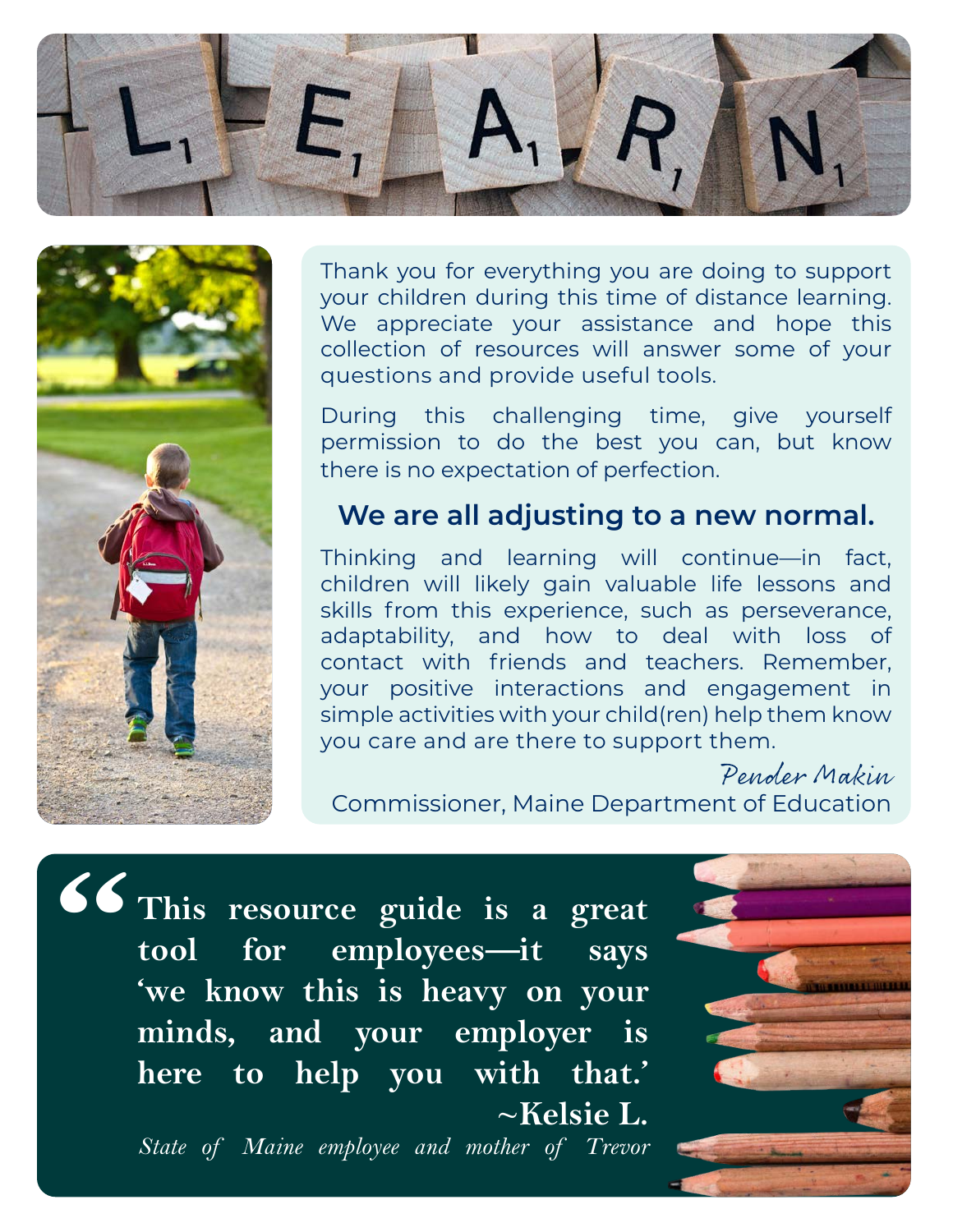

### HIGH SCHOOL

› [College Credits](https://www.mccs.me.edu/our-programs/early-college-programs-courses/course-college/) › [AP Testing](https://www.youtube.com/user/advancedplacement?SFMC_cid=EM294616-&rid=47352283)

## online learning

- › [PBS Students](https://mainepublic.pbslearningmedia.org/student/)
- › [NASA STEM](https://www.nasa.gov/stem)
- › [Social Skills](https://www.additudemag.com/slideshows/youtube-videos-for-kids/)
- › [Life Skills](https://www.autismspeaks.org/life-skills-and-autism)



## special needs

- › [Learning Disabilities](https://www.ncld.org/wp-content/uploads/2020/03/A-Parents-Guide-to-Virtual-Learning-4-Actions-To-Improve-your-Childs-Experience-with-Online-Learning.pdf)
- › [Special Ed at Home](https://www.youtube.com/watch?v=_4LQr1ko-0k&feature=youtu.be)
- › [Do2Learn](https://do2learn.com/)